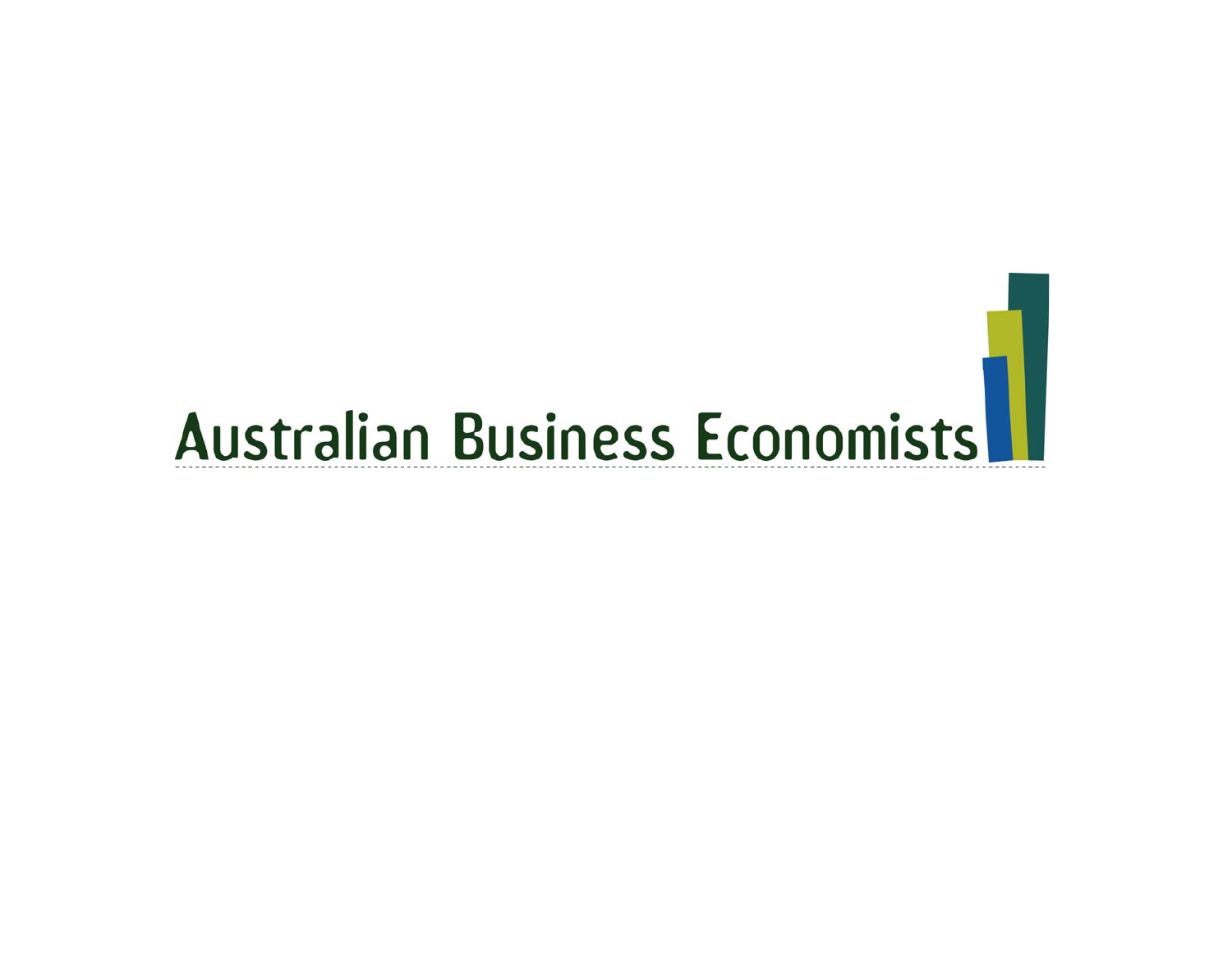### **CHAMP Private Equity**

#### **TRENDS IN PRIVATE EQUITY**

#### **AUSTRALIAN BUSINESS ECONOMISTS**

17 April 2007

Radisson Plaza Hotel

Joseph Skrzynski, AM

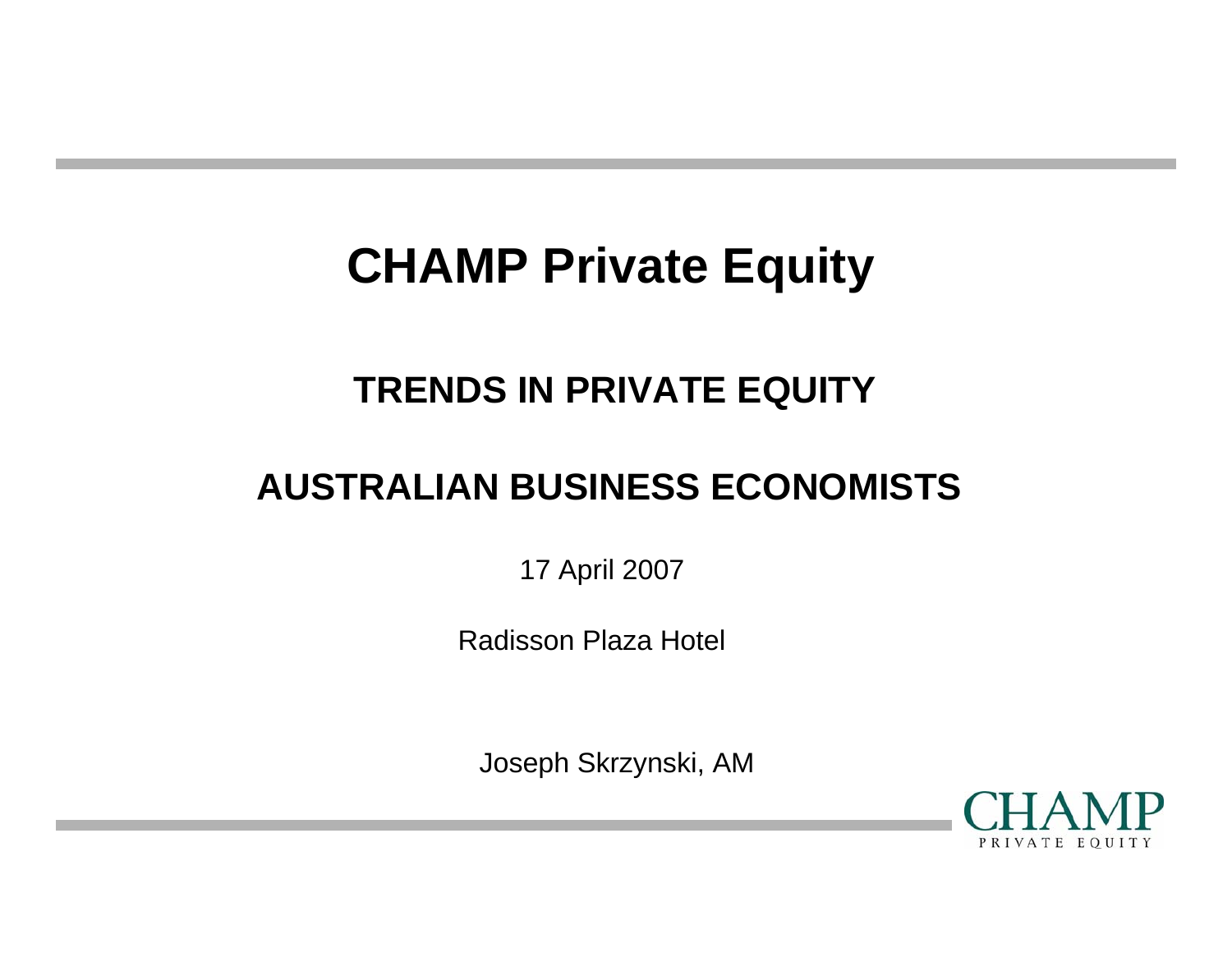

#### **Q CAPITAL FORMATION**

#### **Q** DEBT TRENDS

#### **Q VALUATION TRENDS**

#### **Q** MEDIA MYTHS

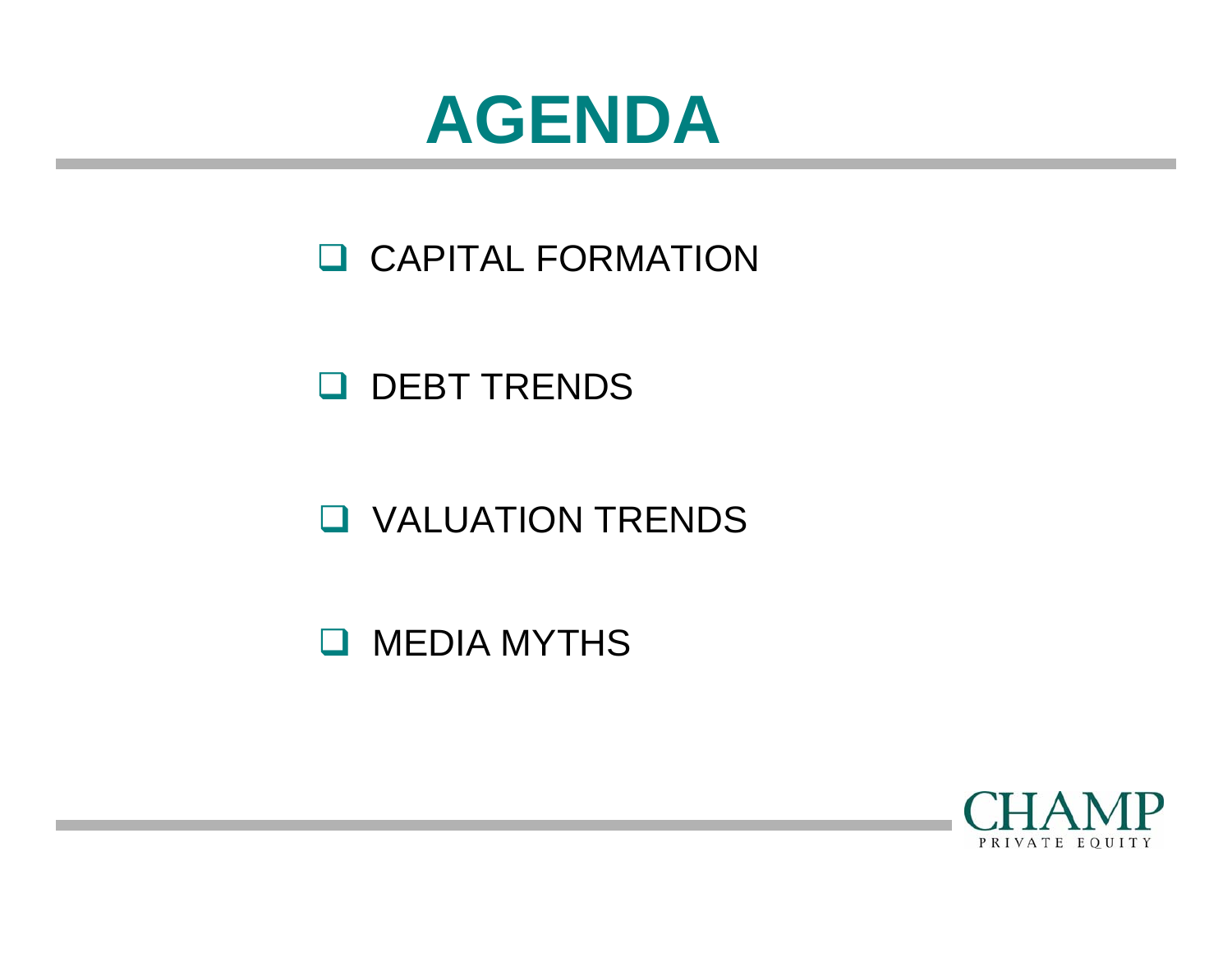#### **Higher allocations to alternative asset drives higher PE allocations....**



Growth from 2003 nearly fourfold

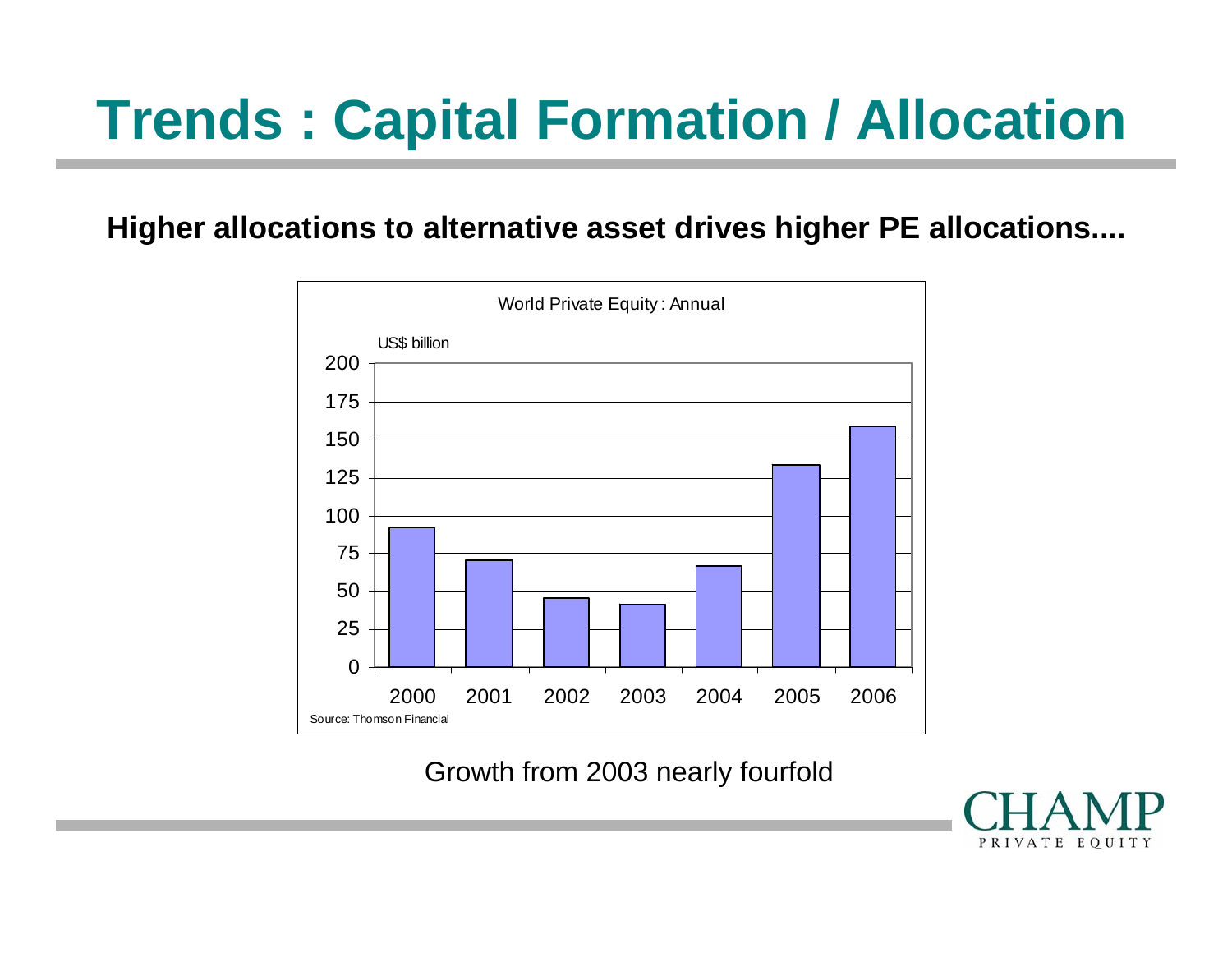#### **China interest drives higher Asian allocations....**



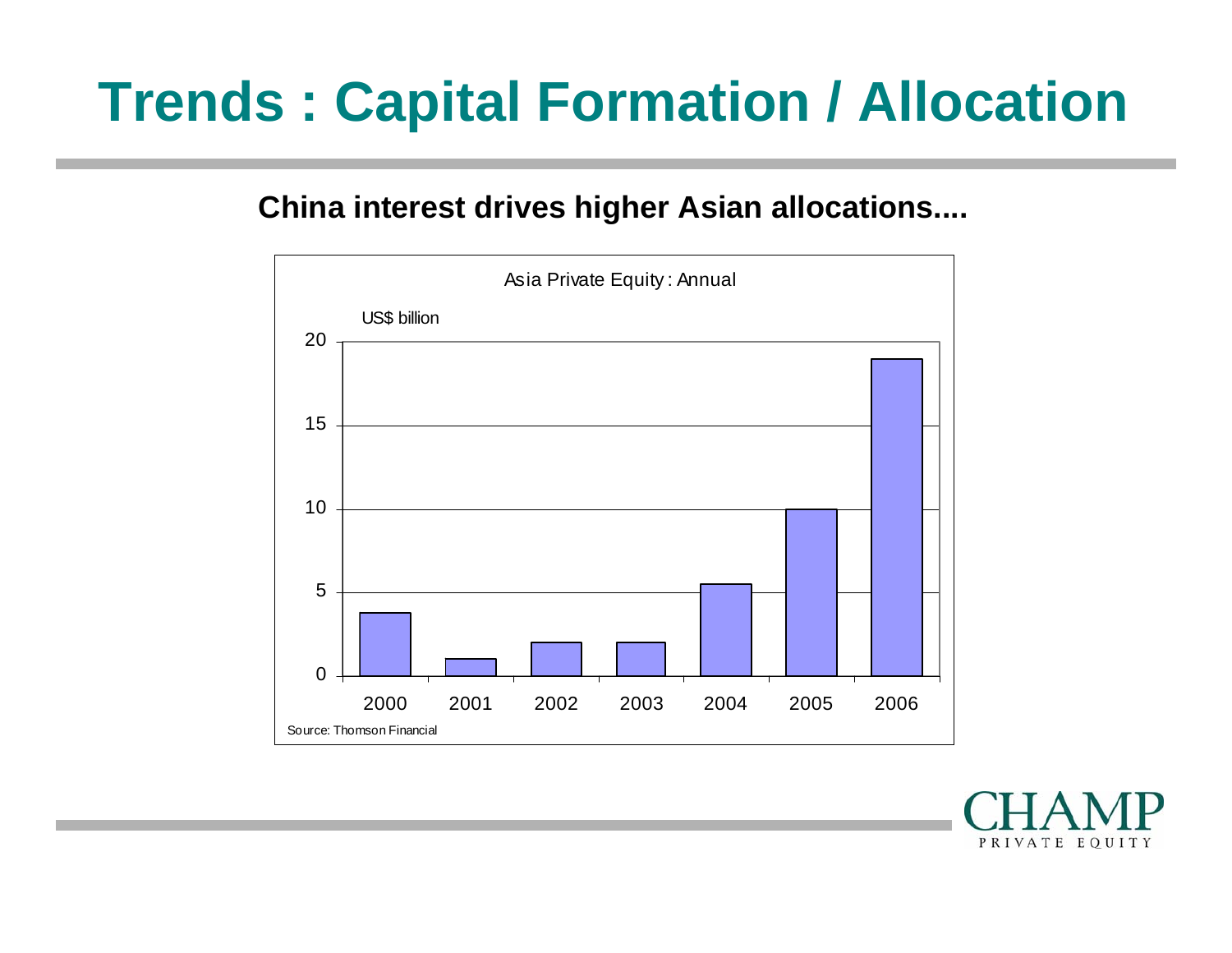#### **Australia benefits from Asia interest.... 60% offshore LPs**





Source: Thomson Financial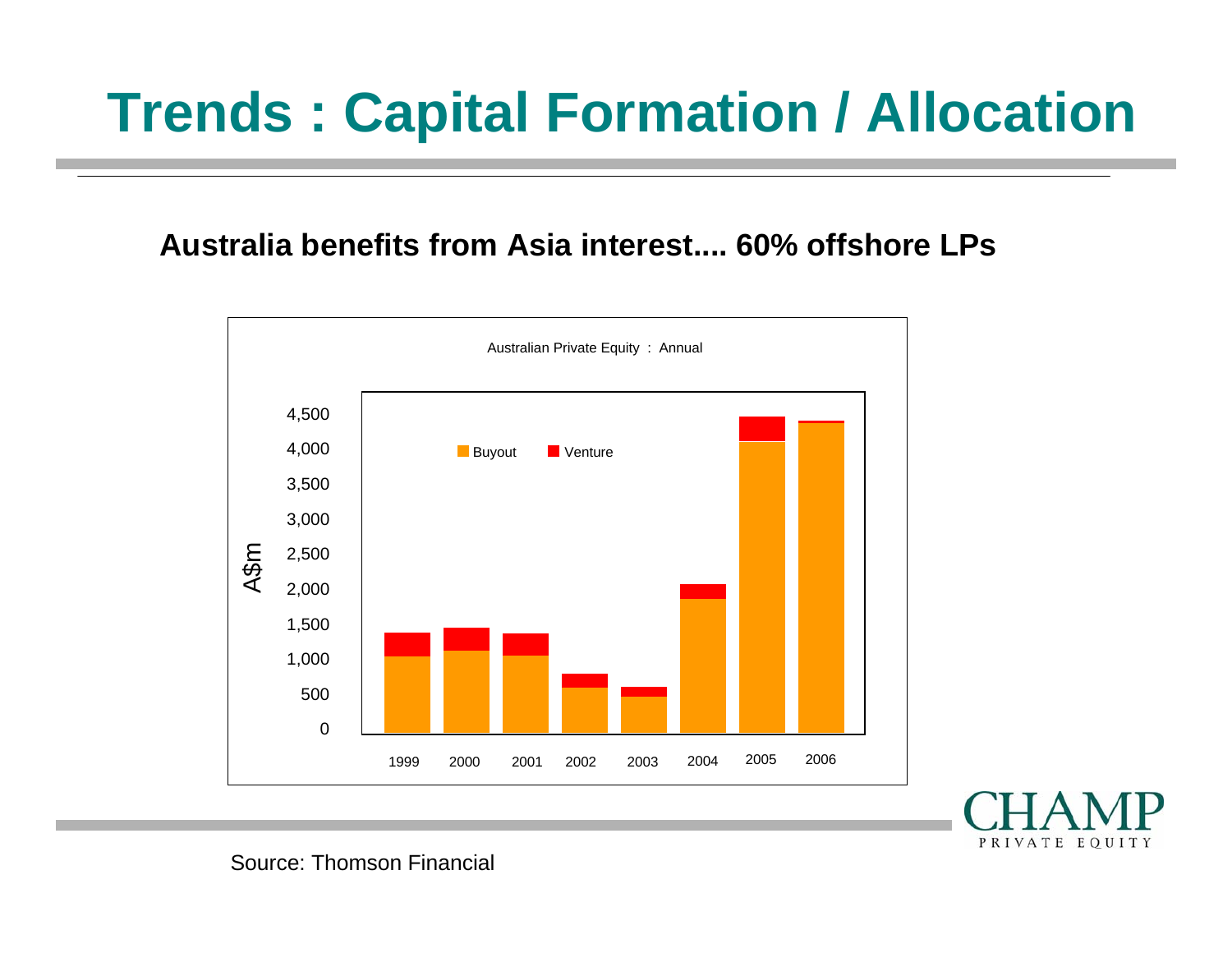#### **Spill over investment from Asia to Australia....**



PRIVATE EQUITY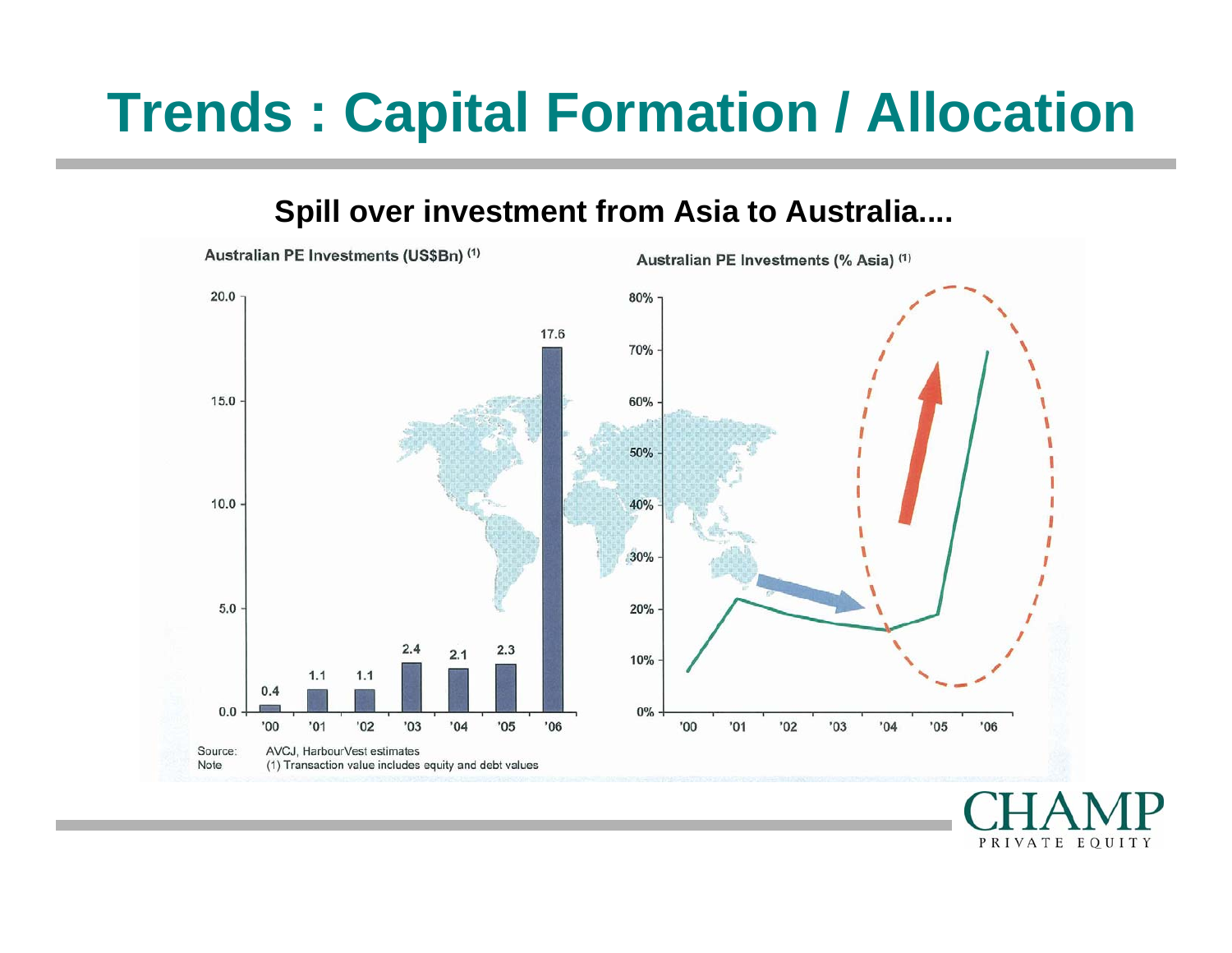### **Debt Trends : Debt Equity Mix**

#### **USA : Debt up, but Debt / Equity mix steady....**



Unlike the 1980s, debt has not substituted for equity in the capital structures

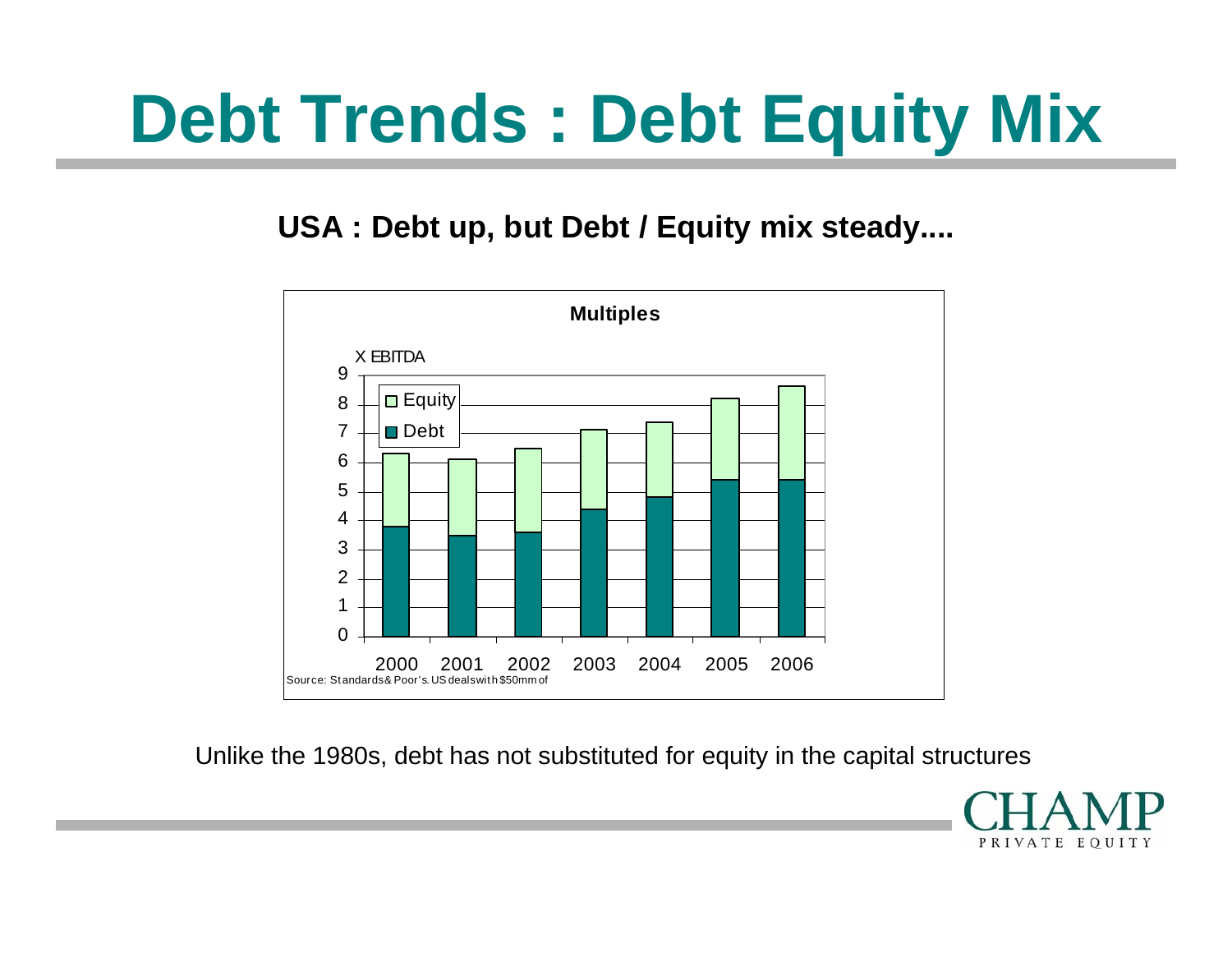### **Debt Trends : Debt Equity Mix**

**Australian Deals : Equity Steady at 33-40%....**



Whilst debt multiples on two of these deals exceeded x7, a record for Australia, the debt / equity mix is conventional.

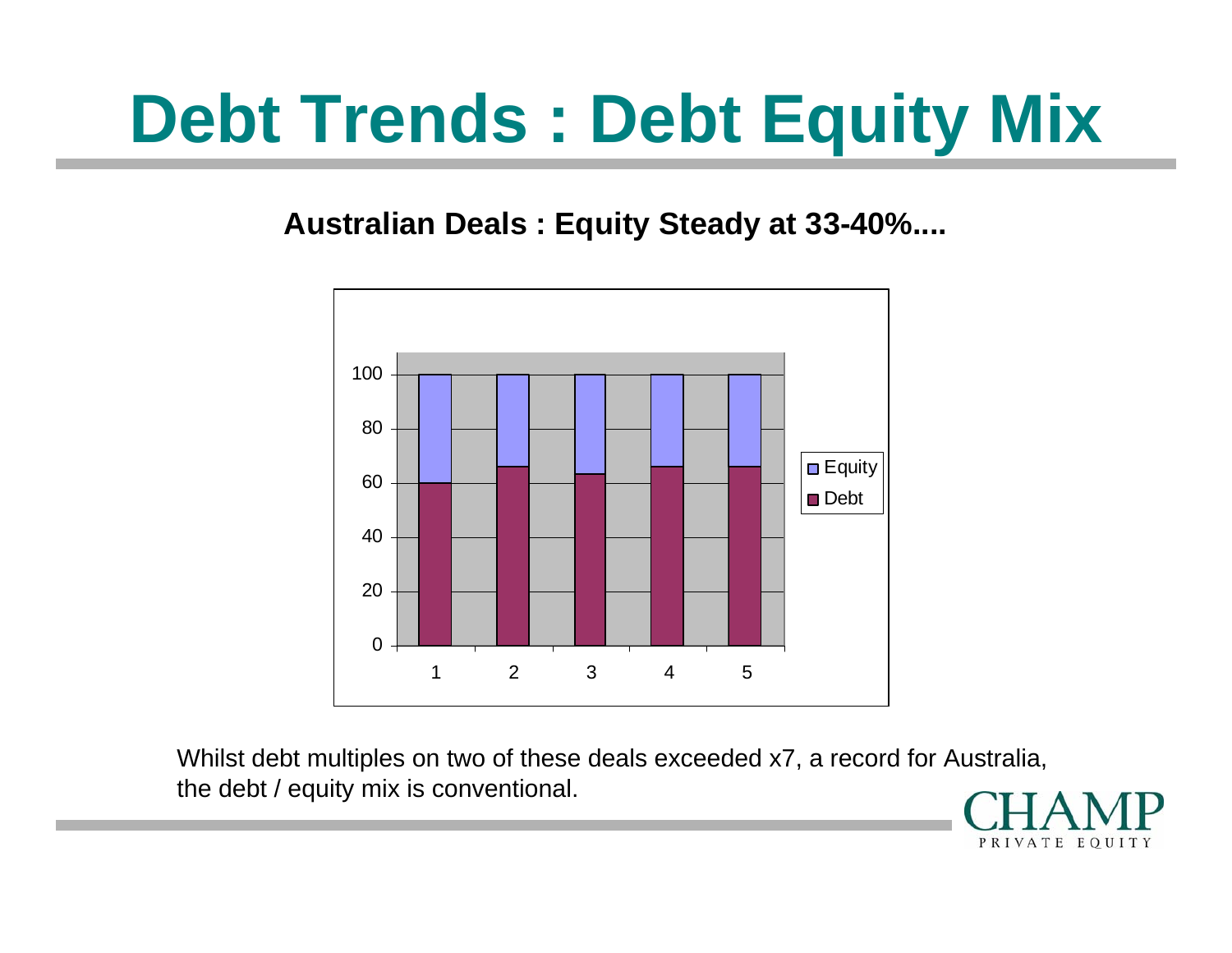### **Valuation Trends**

#### **Av US valuations up 43%.... size mix effect?**



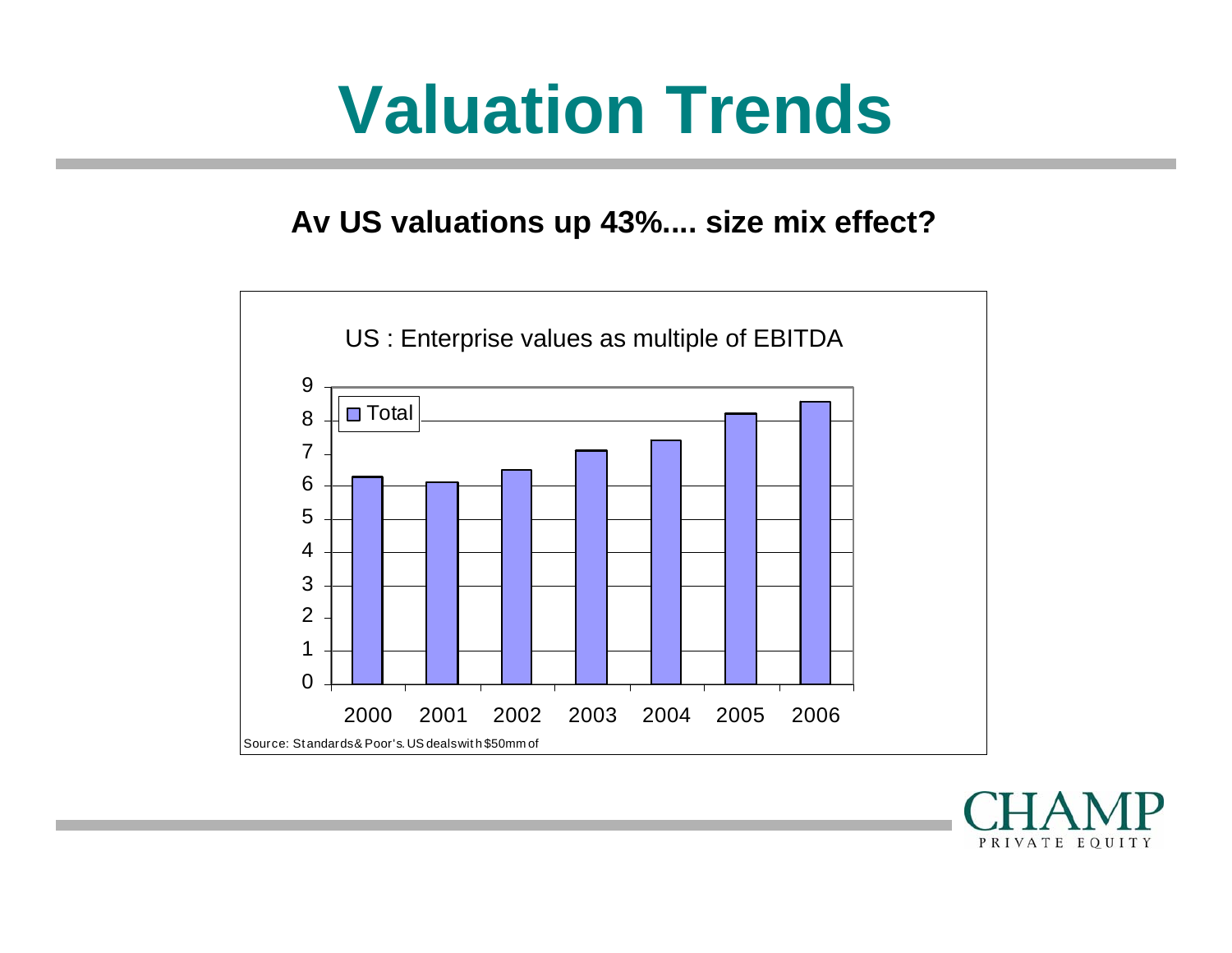### **Current Controversies**

#### $\Box$ **WILL PE BUY EVERYTHING?**

- ப Global PE is <1% of global capital markets
- $\Box$ Total US PE < General Electric
- 1 I Asian /Australian PE <1% ASX
- Ч Will be 10/20% M&A activity
- $\Box$ Many PE companies will re-list

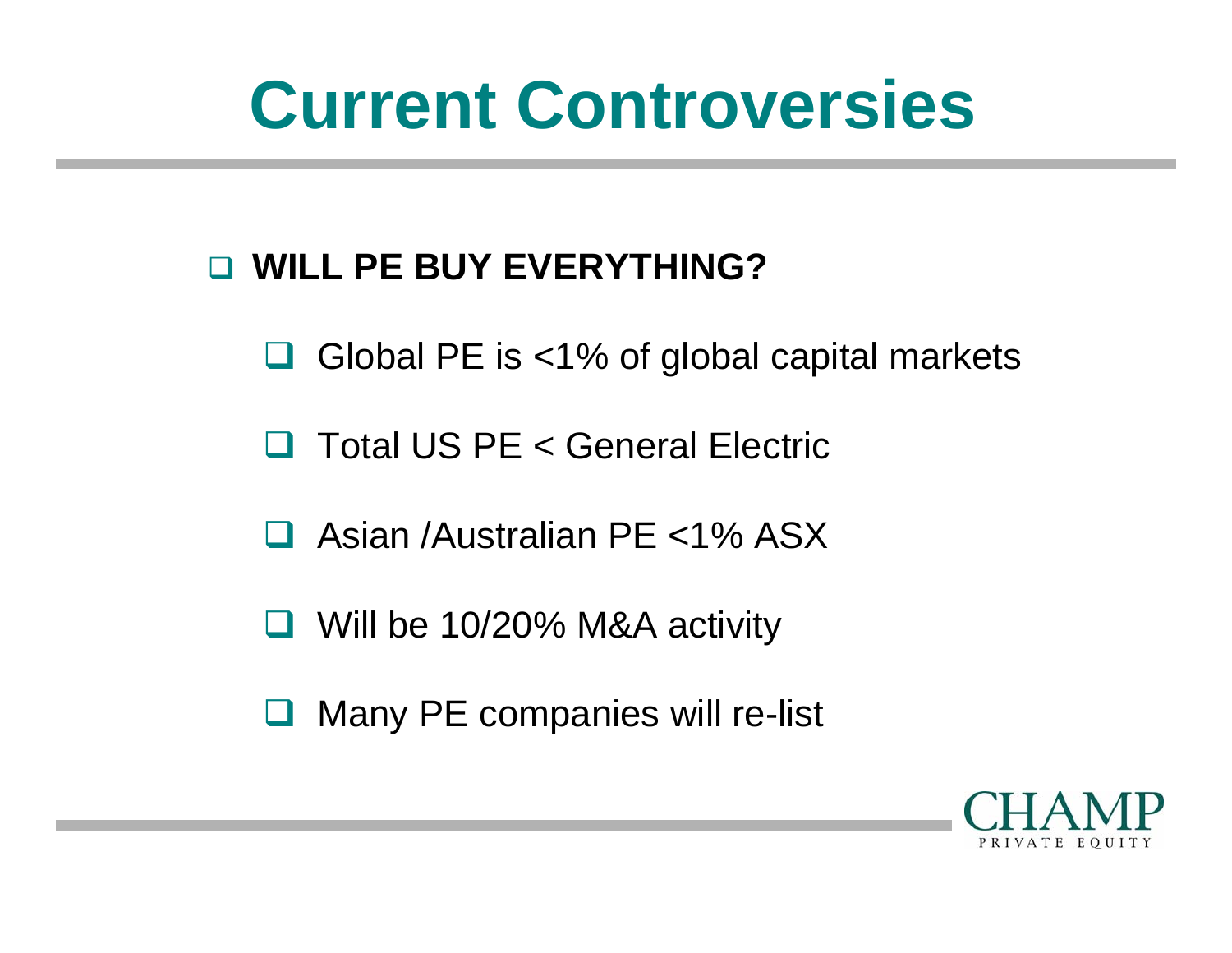### **Current Controversies (cont'd)**

#### $\Box$ **"BARBARIANS" STEALING, STRIPPING & FLIPPING?**

- $\Box$ Deals : Only proceed if best option for vendors
- Majority of PE deals not P2P
- $\Box$ PE companies : Higher productivity, growth, jobs creation
- $\Box$ IPO record good : CHAMP 10 IPOs ... IRR +30%
- $\Box$ Key PE advantage : governance arbitrage

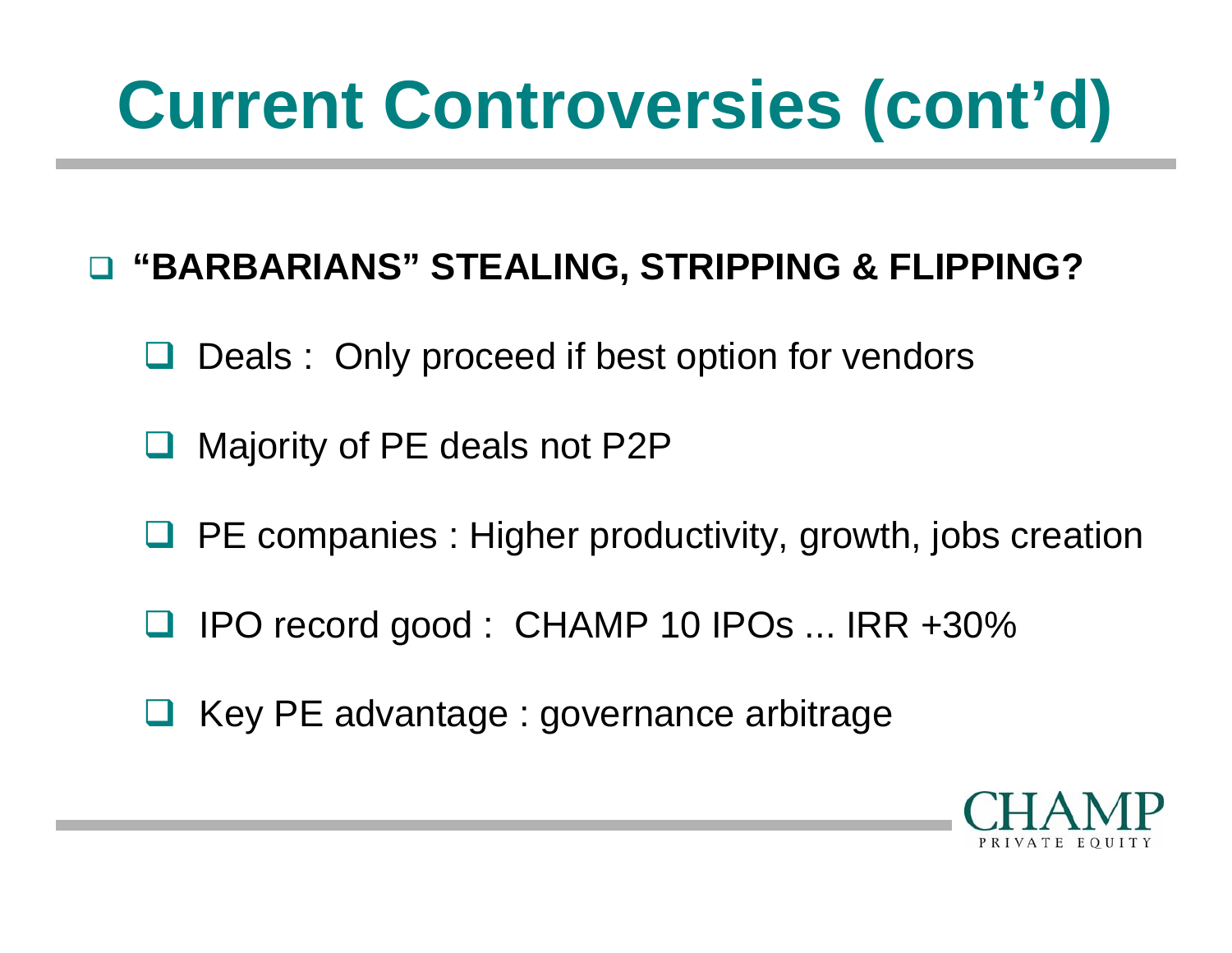### **Current Controversies (cont'd)**

#### $\Box$ **PE Doesn't Pay Tax?**

- □ Vendors taxed on sale to PE
- n li Interest : tax neutral
- □ Exit profits : LP native tax

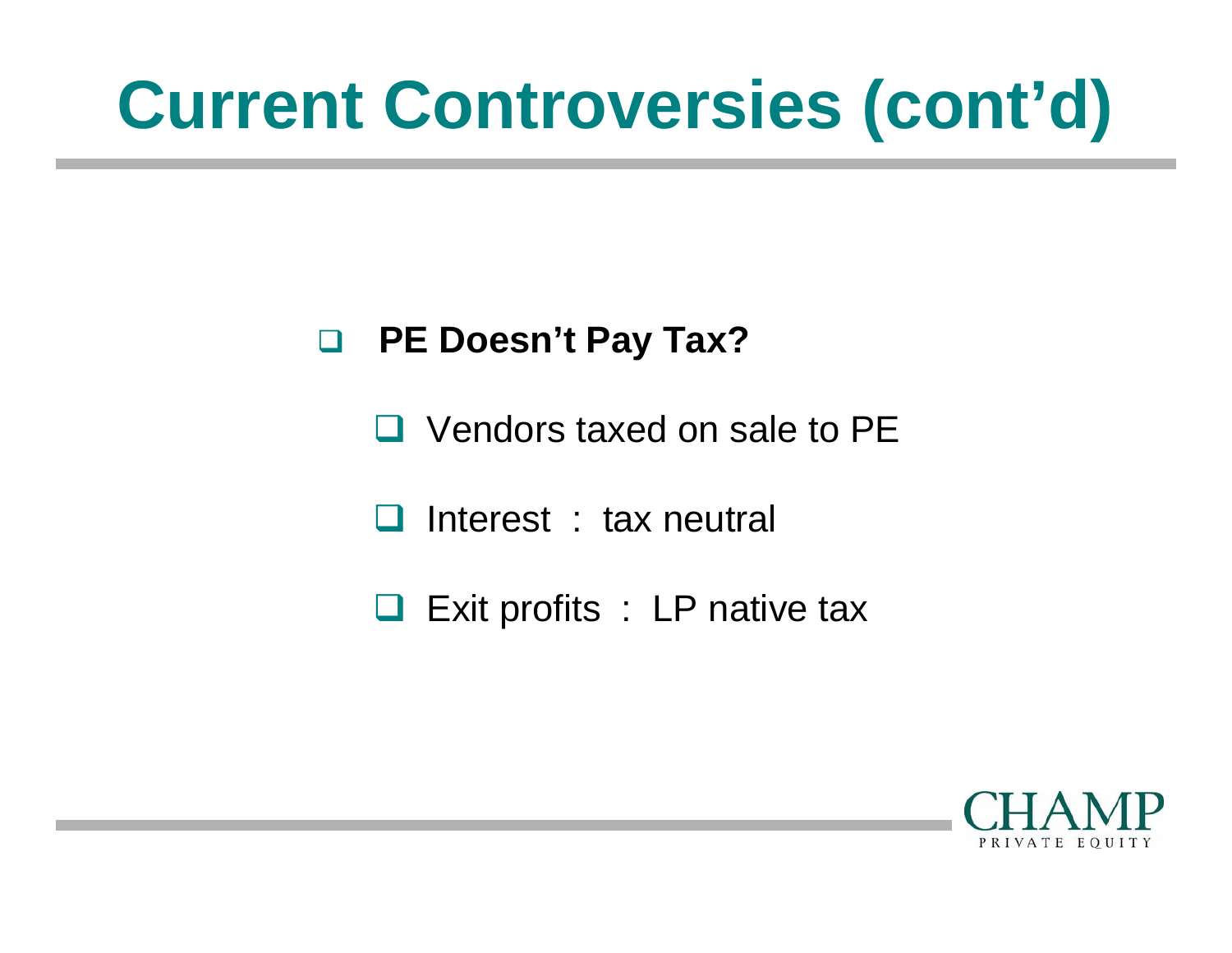### **Current Controversies (cont'd)**

#### $\Box$ **Is the Banking System at Risk?**

- $\Box$ Glenn Stephens, Reserve Bank : No
- **□** John Laker, APRA : No
- $\Box$ Reality, total PE minor % debt pool
- $\Box$ Overseas, 50% PE loans non-bank, rising

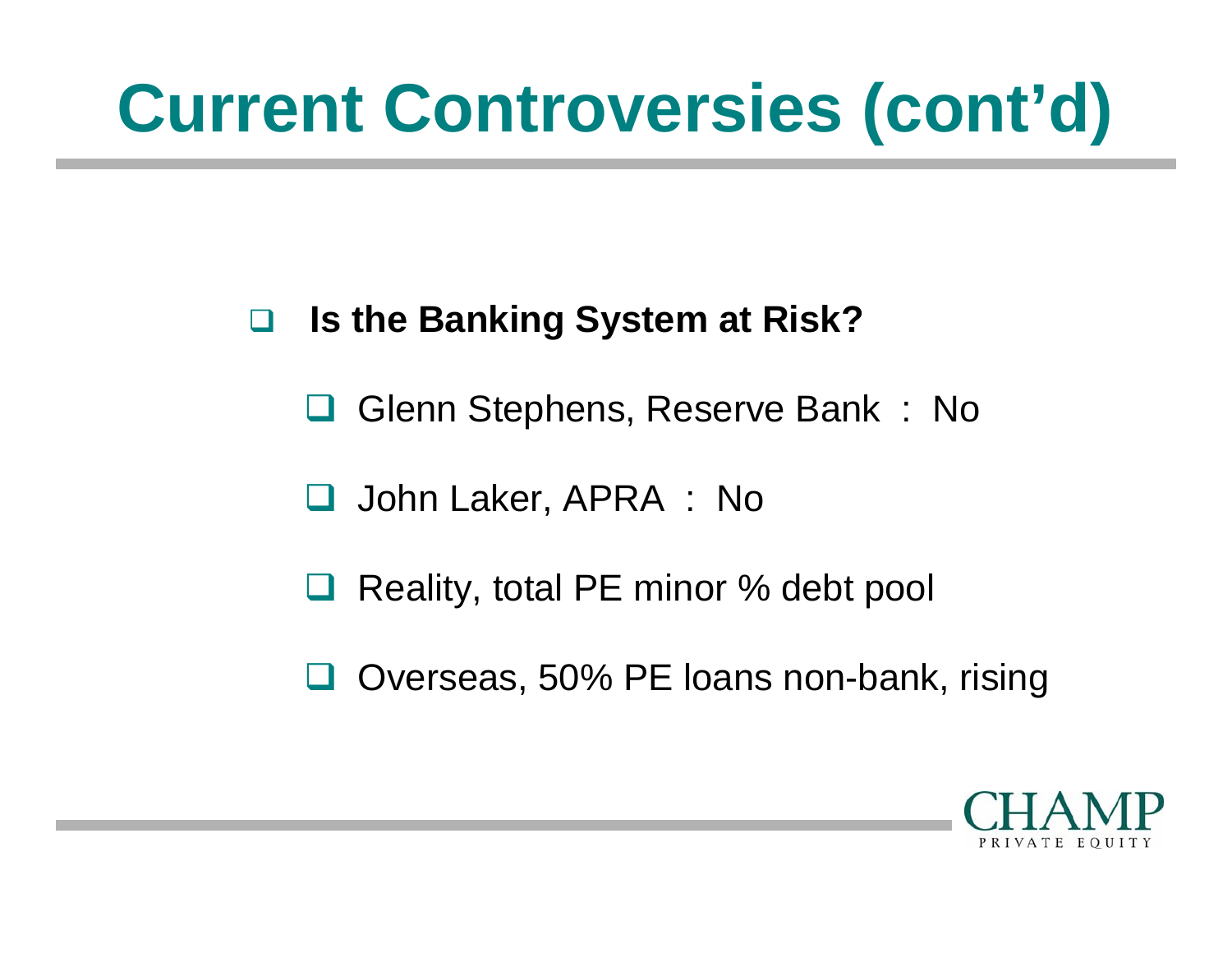## Australian Business Economists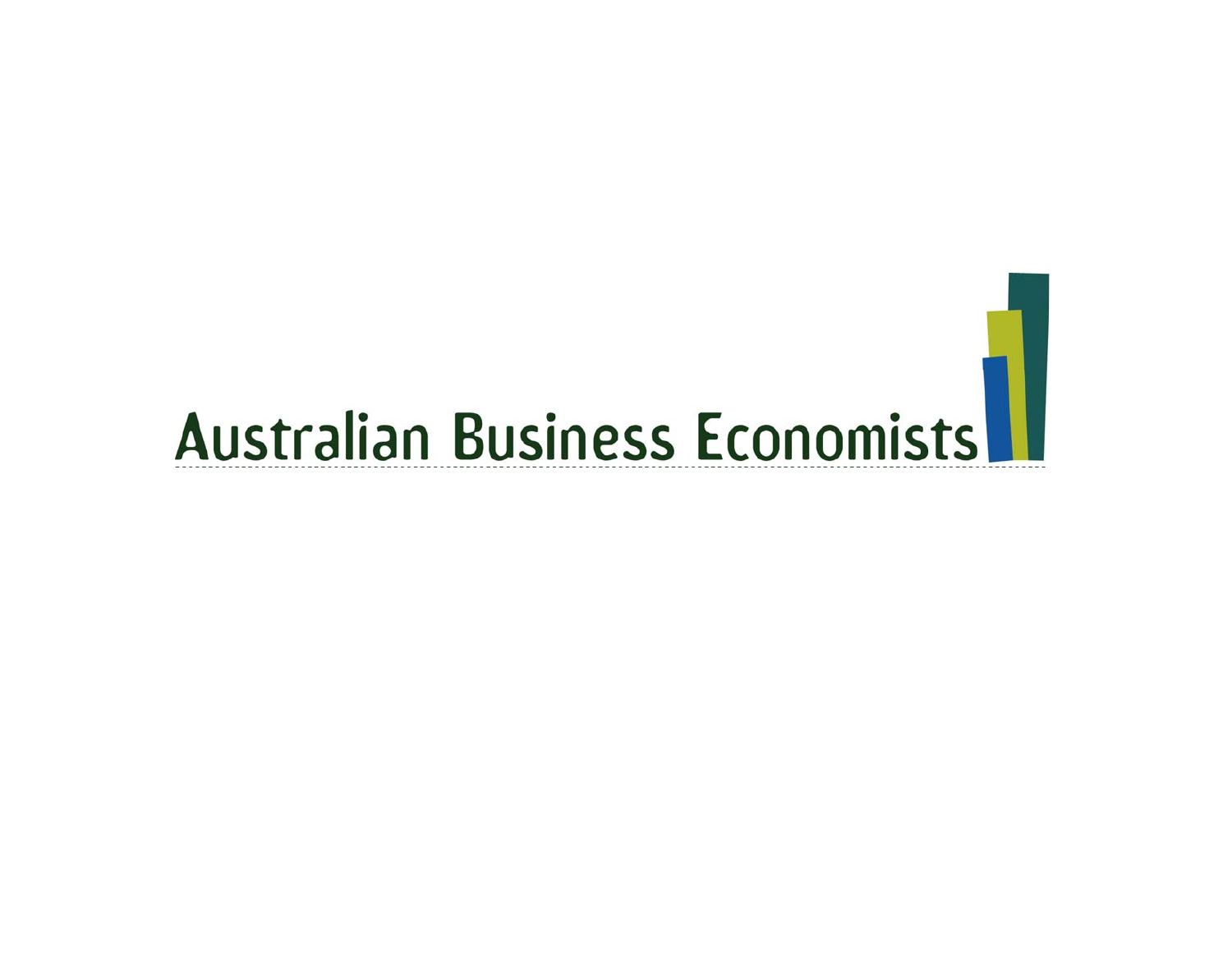### **THE ROLE OF PRIVATE EQUITY IN THE ECONOMY AND THE INFLUENCE OF SUPERANNUATION FUNDS**

John Evans Faculty of Business, **UNSW**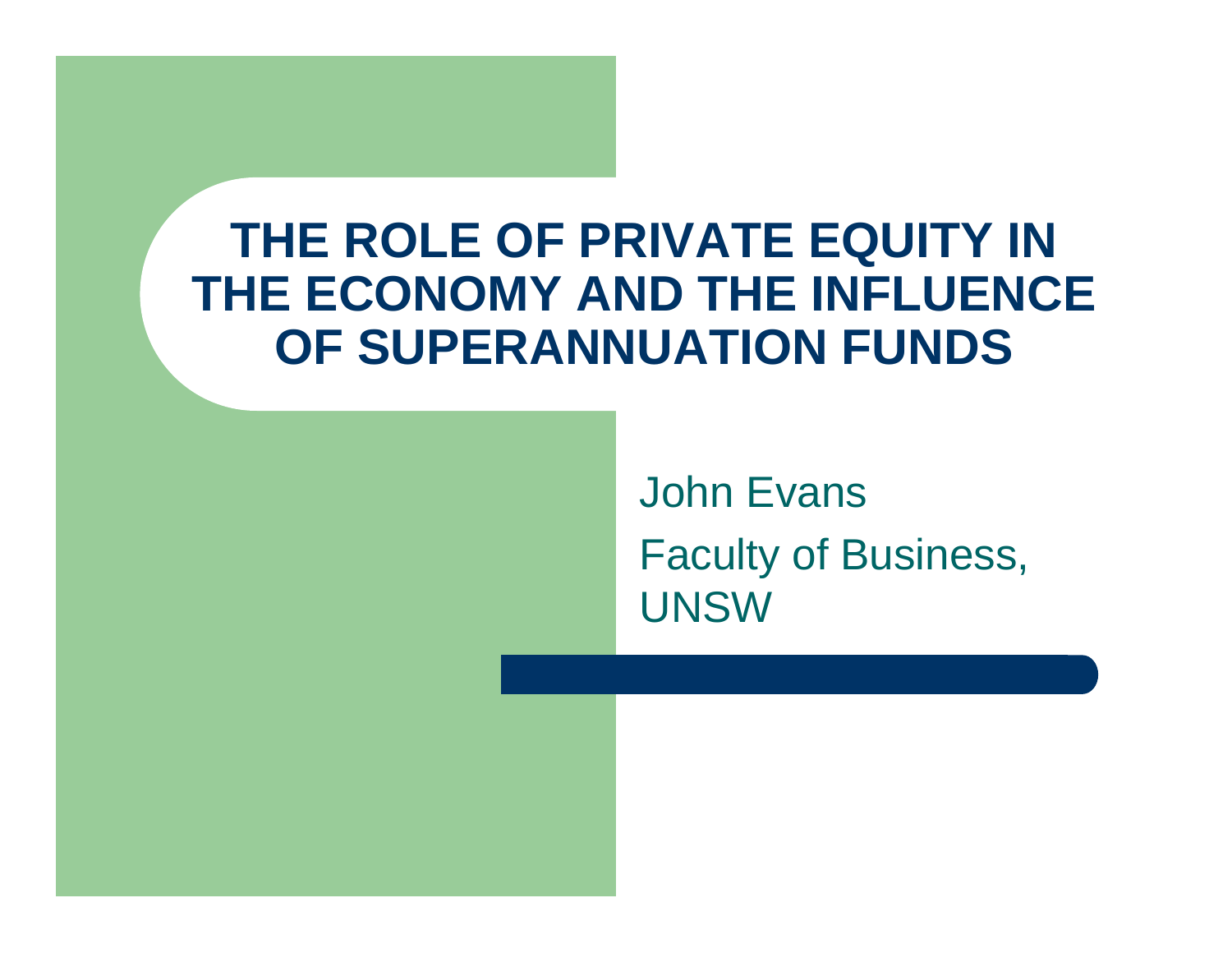### **Role of Private Equity**

• The major role of private equity is to provide finance for establishment and development of enterprises (medium and large), and in this process private equity also acts as a stimulus to rationalisation of inefficient enterprises and industries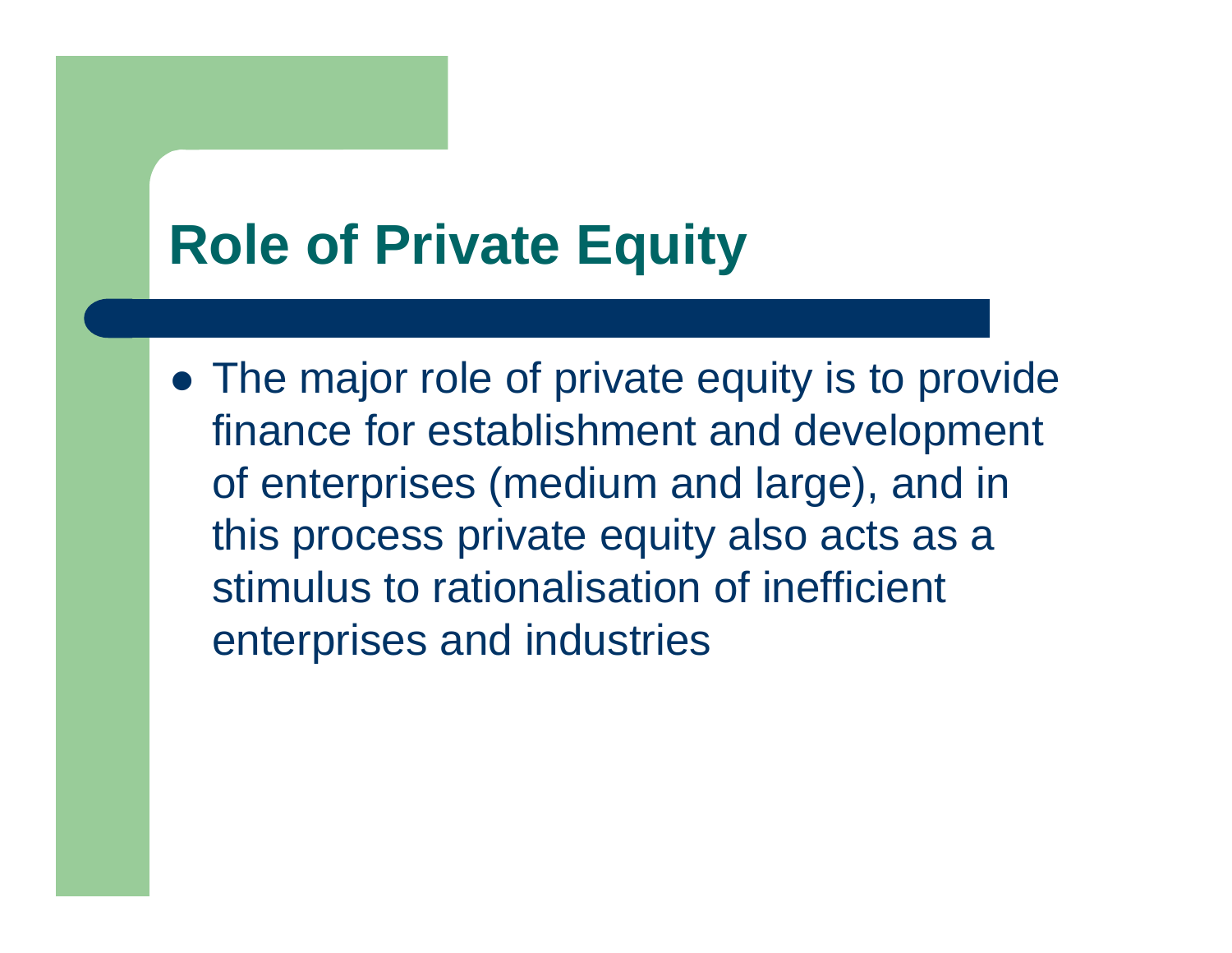### **Why Private?**

• Less public scrutiny.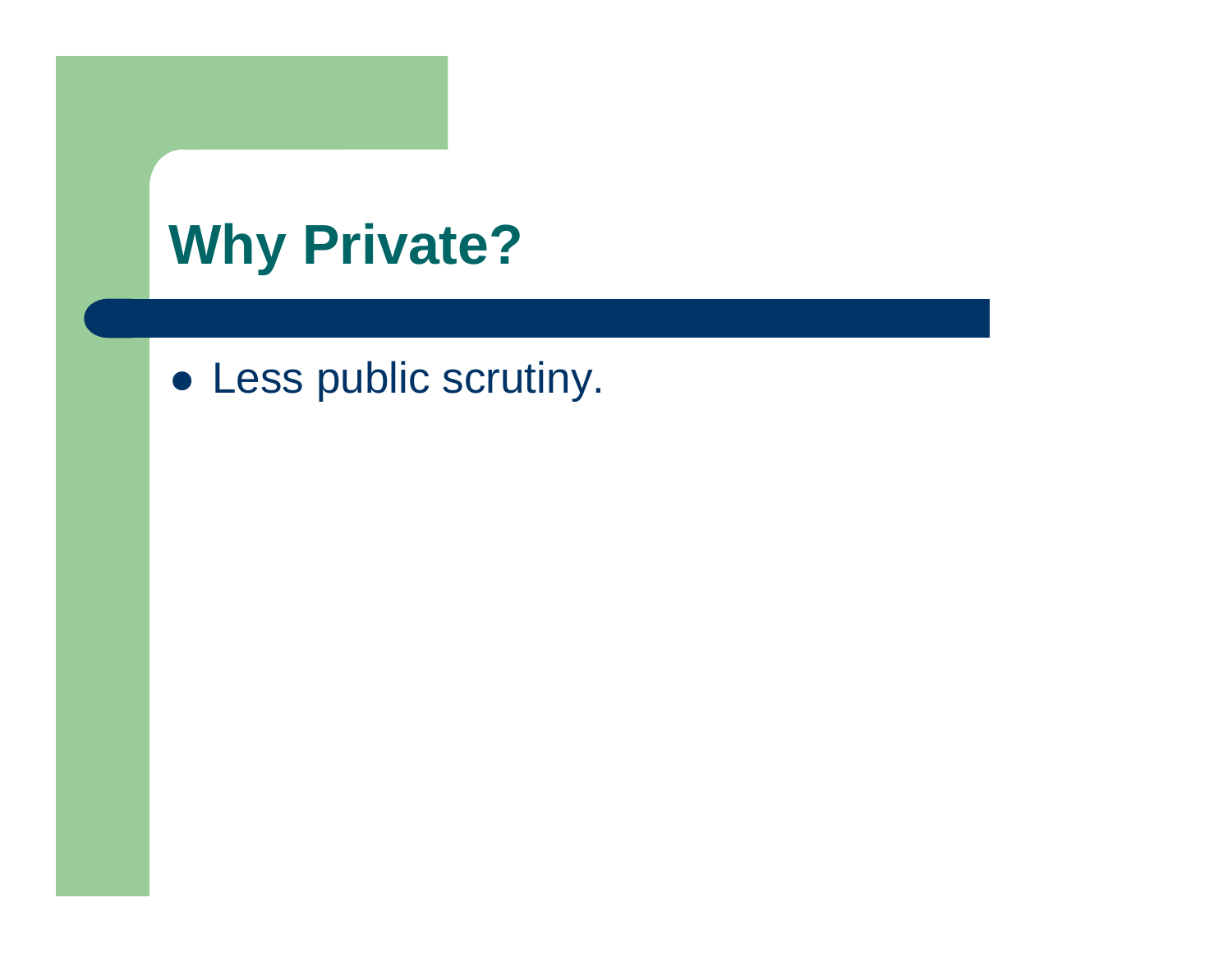### **Investment Horizon**

• Private equity usually has a surprisingly short investment horizon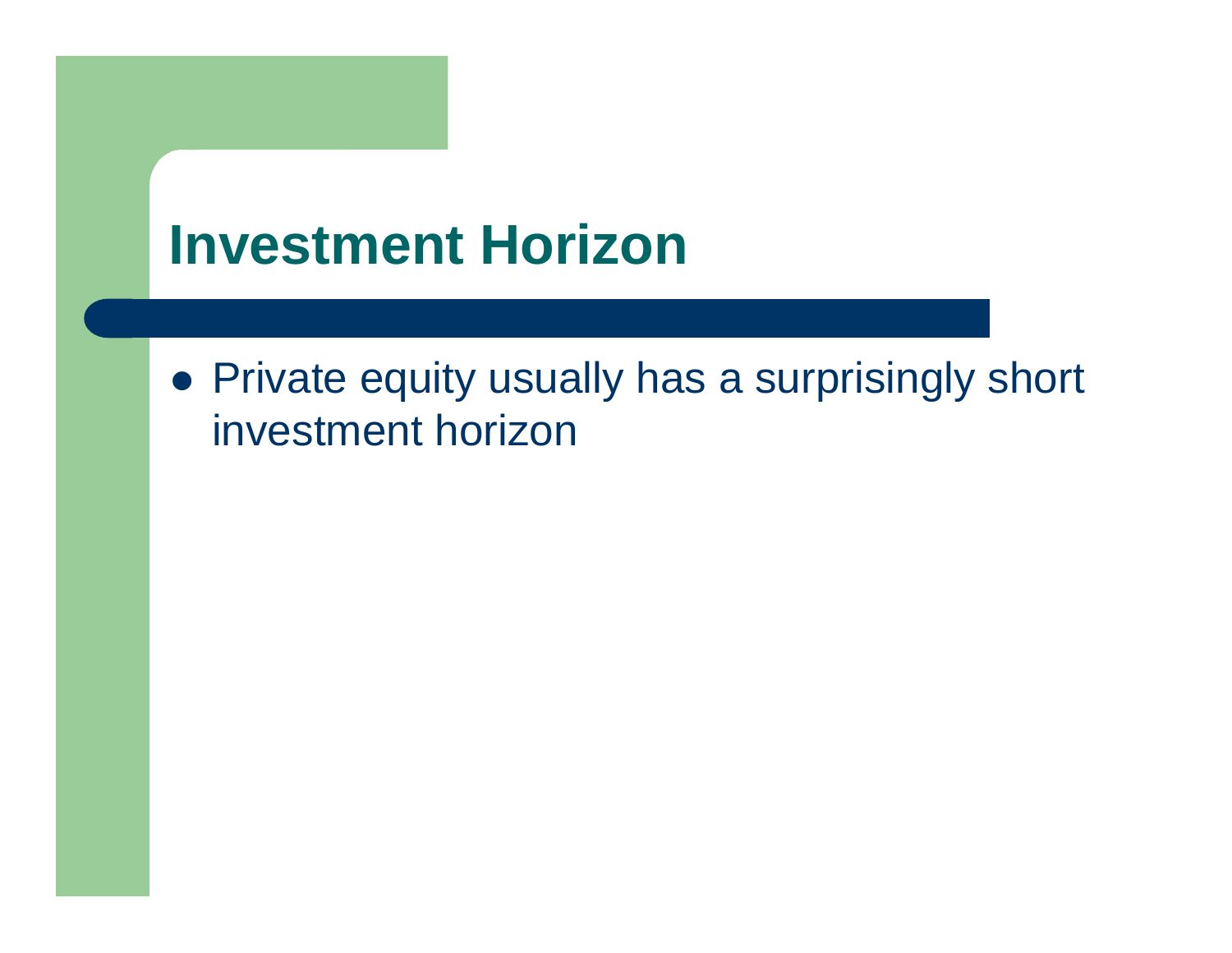### **Financing**

• Private equity typically uses a small amount of equity capital and a larger amount of debt capital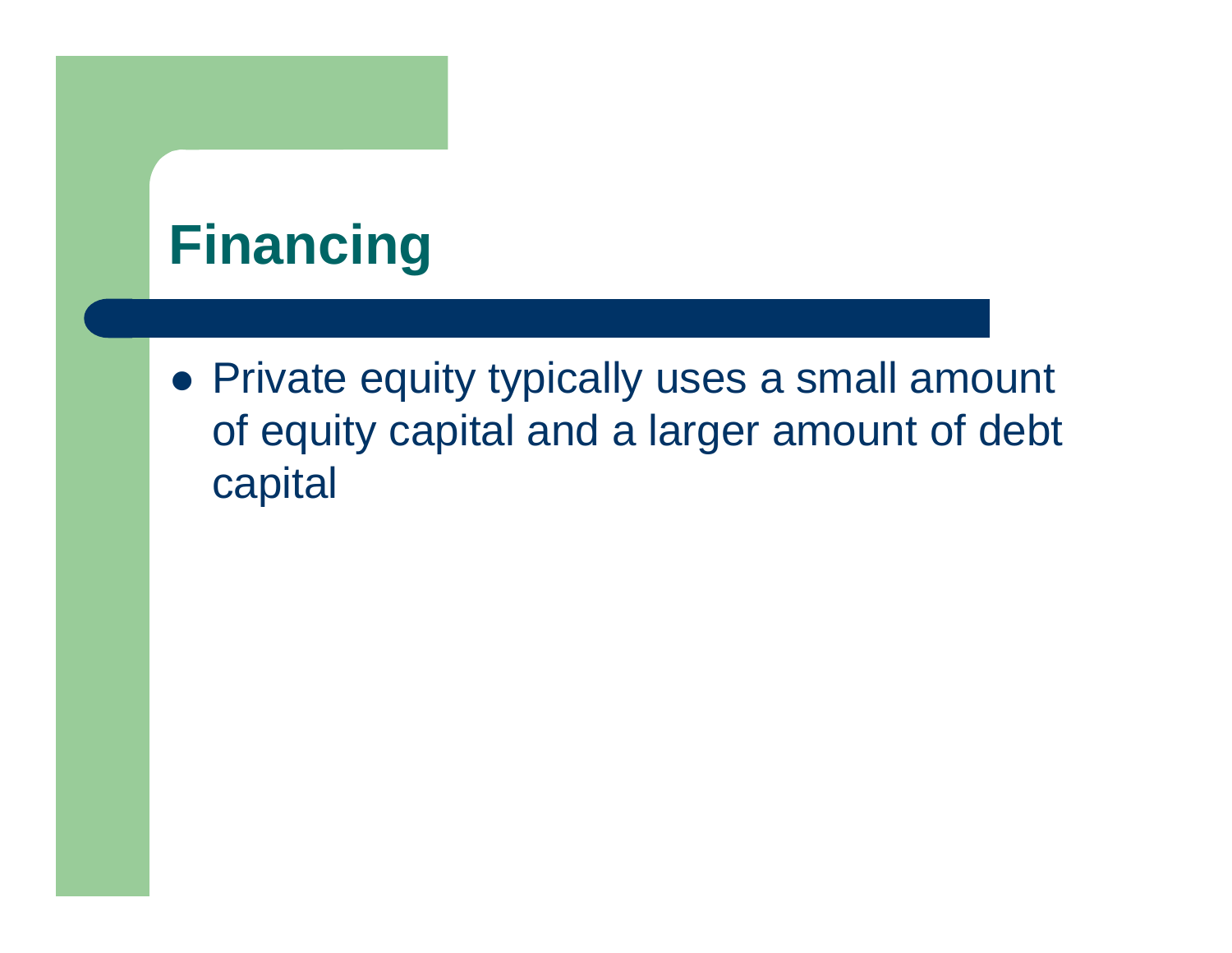### **The (intended) Result?**

• To move the acquired business to a more efficient stage of its evolution by concentrating on shareholder returns and taking the restructured company to public ownership or trade sale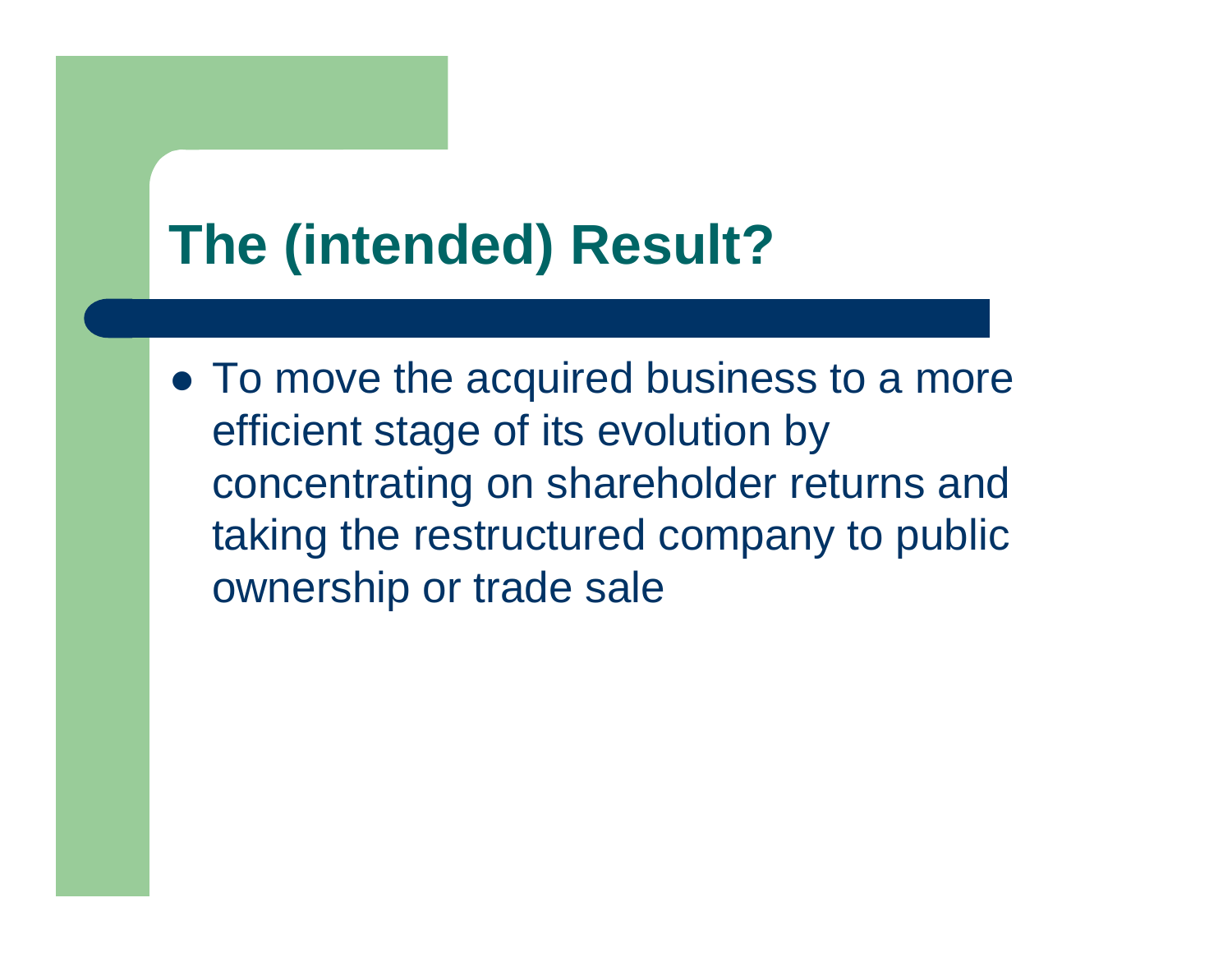### **The Risks**

- Unable to make intended changes
- Interest rates
- Competitor reactions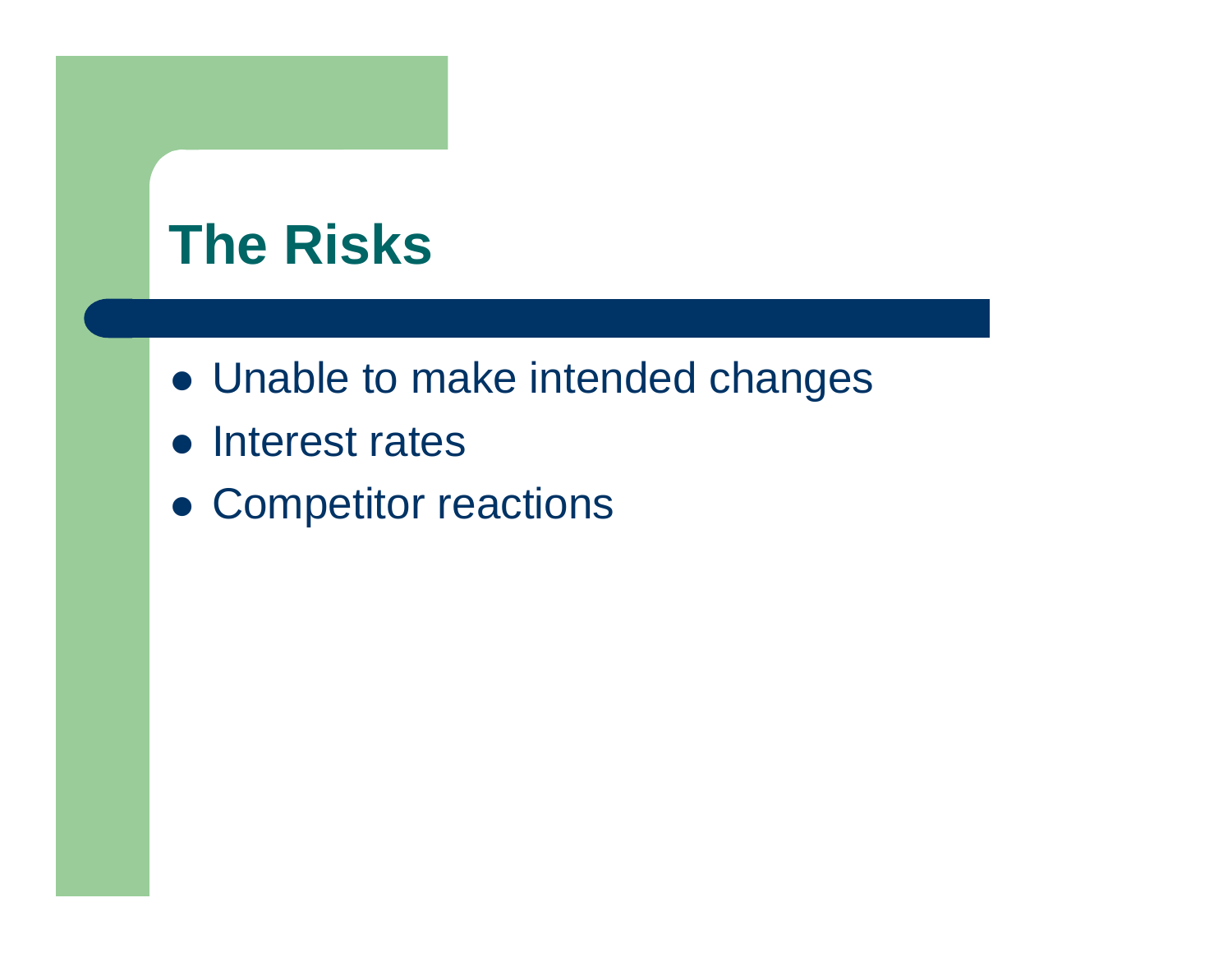### **The Experience**

- Just 9 per cent of European M&As were "completely successful" in achieving their stated objectives. (Hay Group)
- Two-thirds of M&As fail to deliver the expected benefits. (KPMG)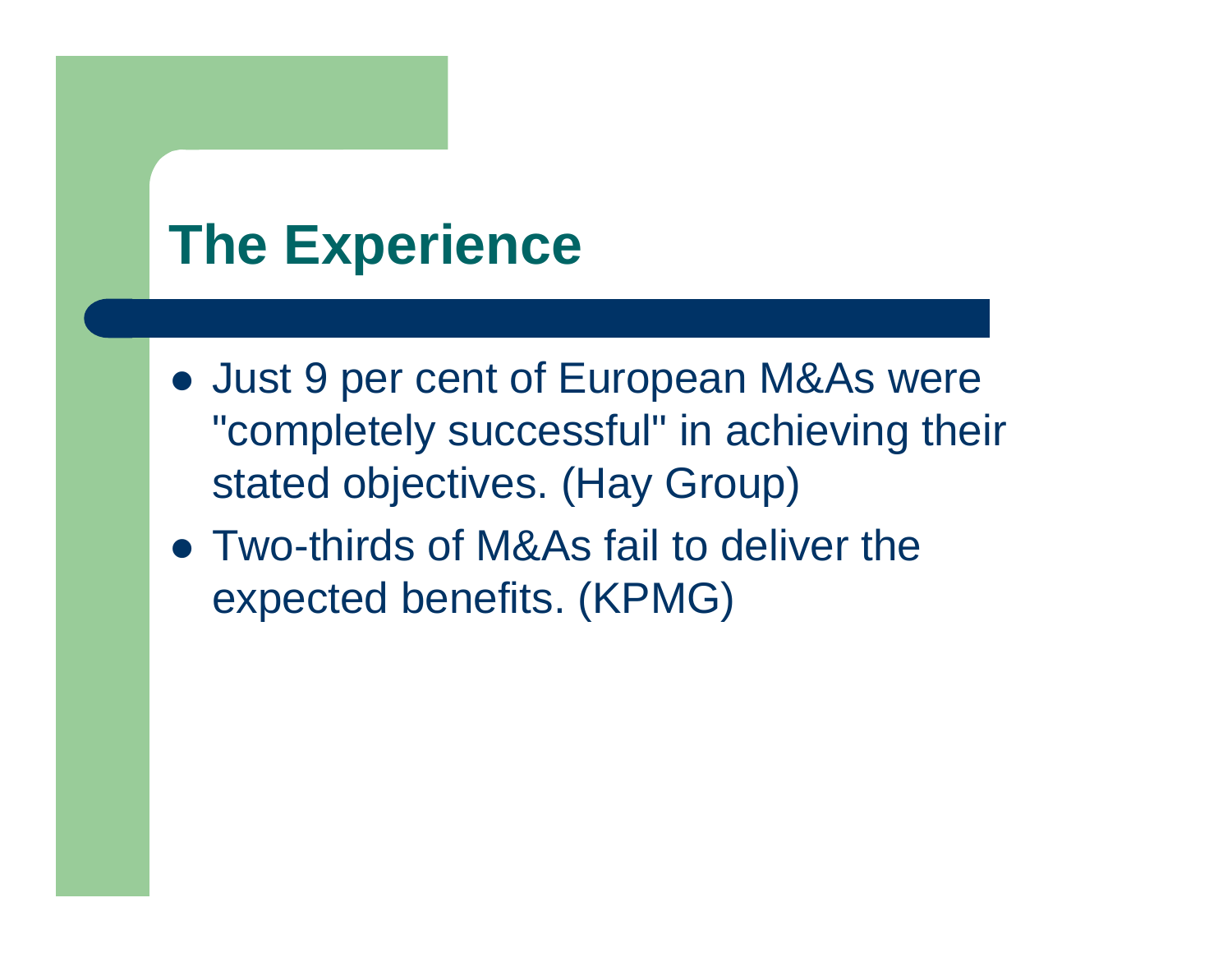### **Superannuation Fund Influence**

• Superannuation funds with long term objectives see private equity as a source of return and they expect to earn more from this than from exchange traded securities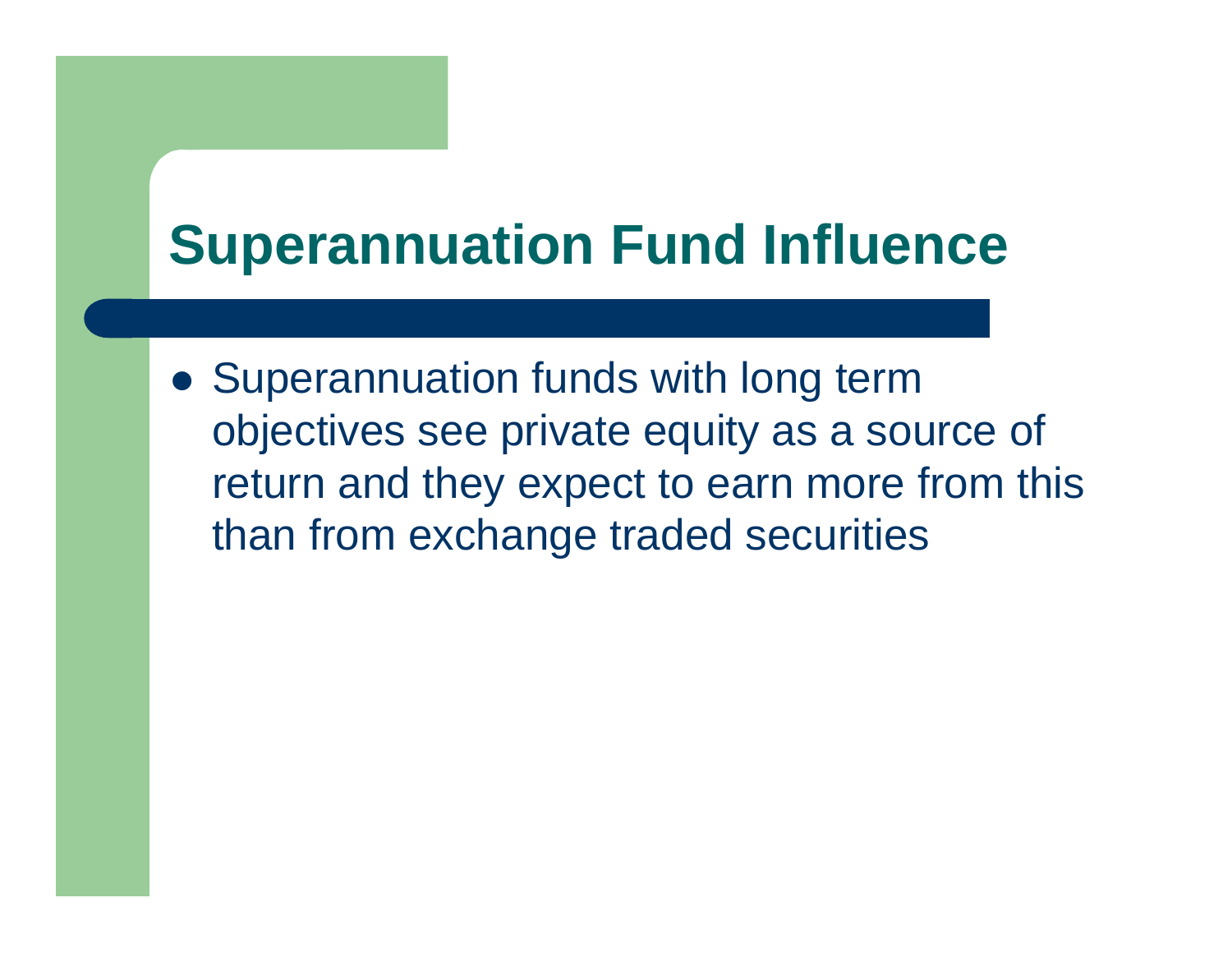### **2005 Australian Survey (Adveq & UNSW)**

- Survey of 40 large superannuation funds with \$120 billion assets
- Average allocation of 4.5% of assets to private equity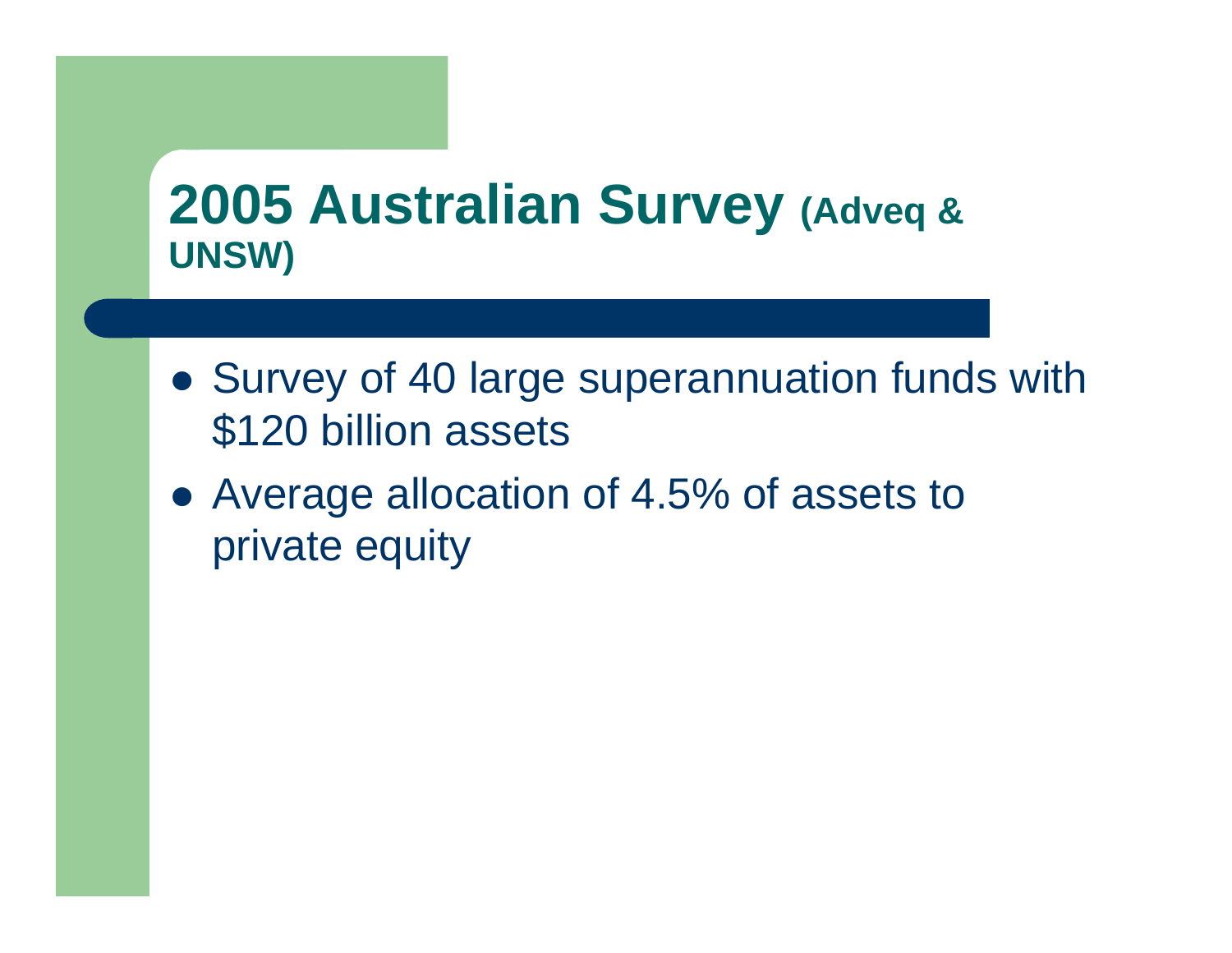#### **2005 Nordic Study (Adveq and Stockholm School of Economics)**

- Euro 30 billion assets
- Average allocation of 4.5% with not much expected change in 2~5 years
- The "home base" bias is also evident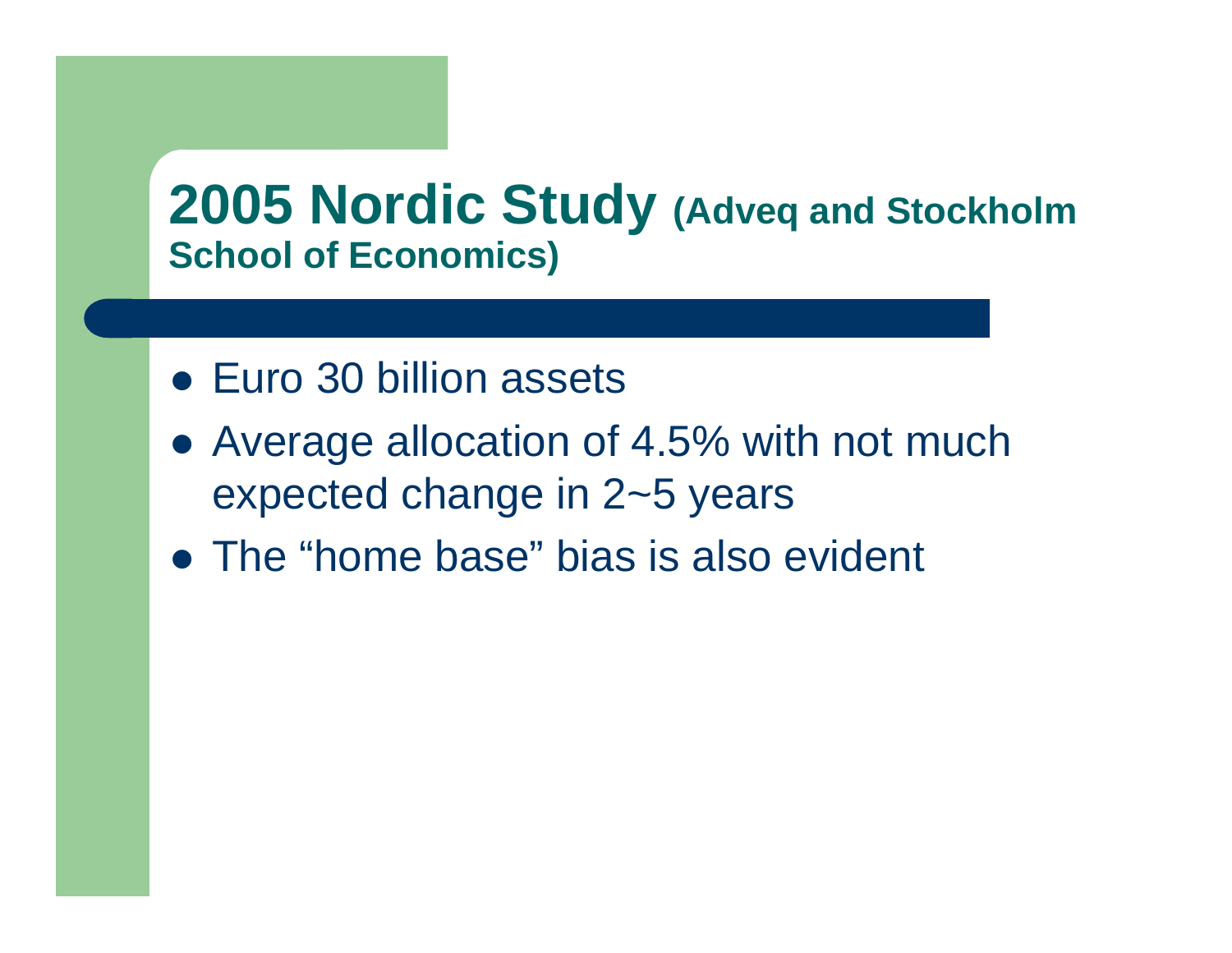### **New Funds**

• The Australian Future Fund and the NZ Superannuation Fund are both expected to grow to over \$100 billion each in a few years and both have a high commitment to private equity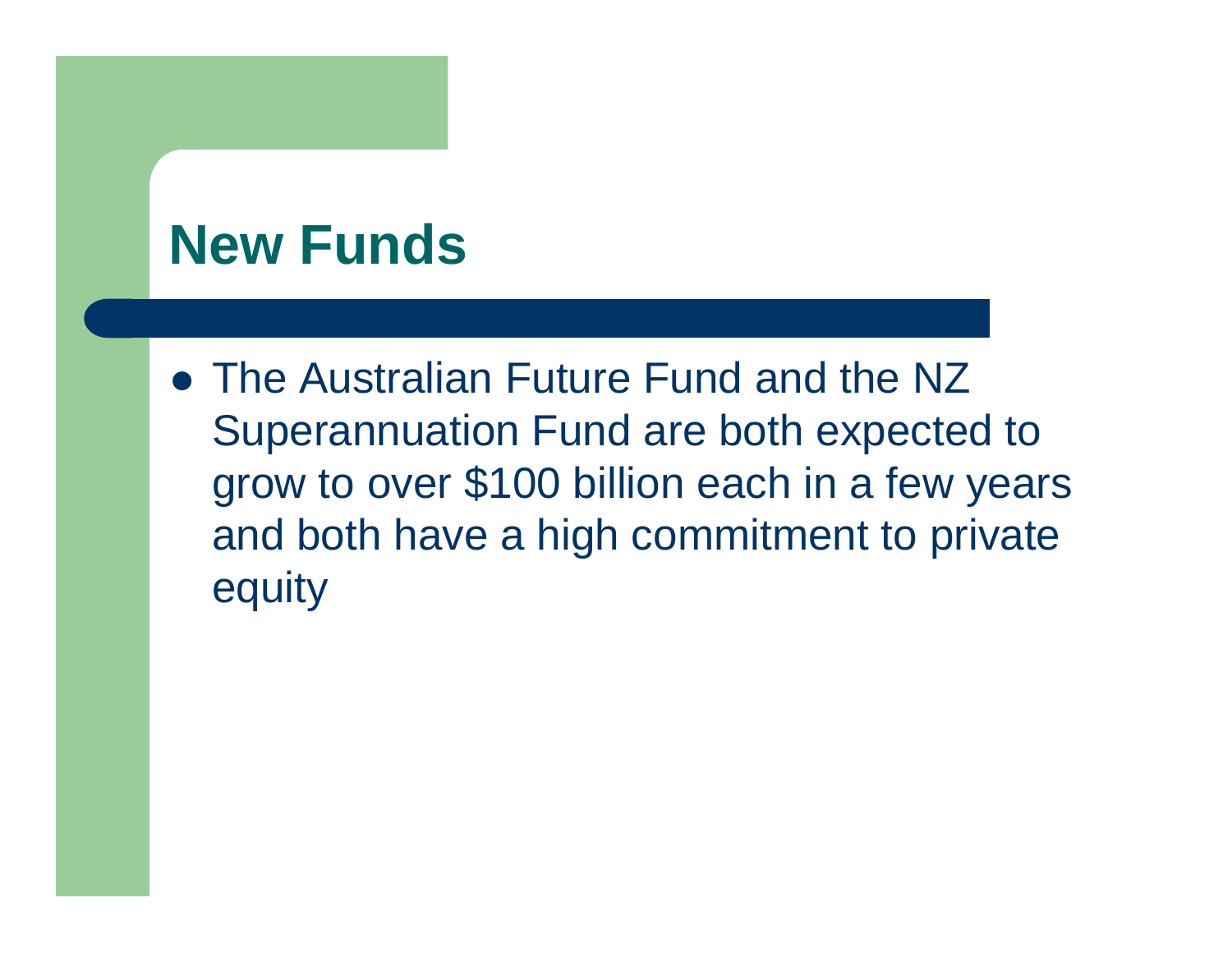### **The Drivers**

- Expected return enhancement and risk management
- Both Australian superannuation funds and the Nordic institutions were looking for a value add relative to exchange traded securities of around 5% pa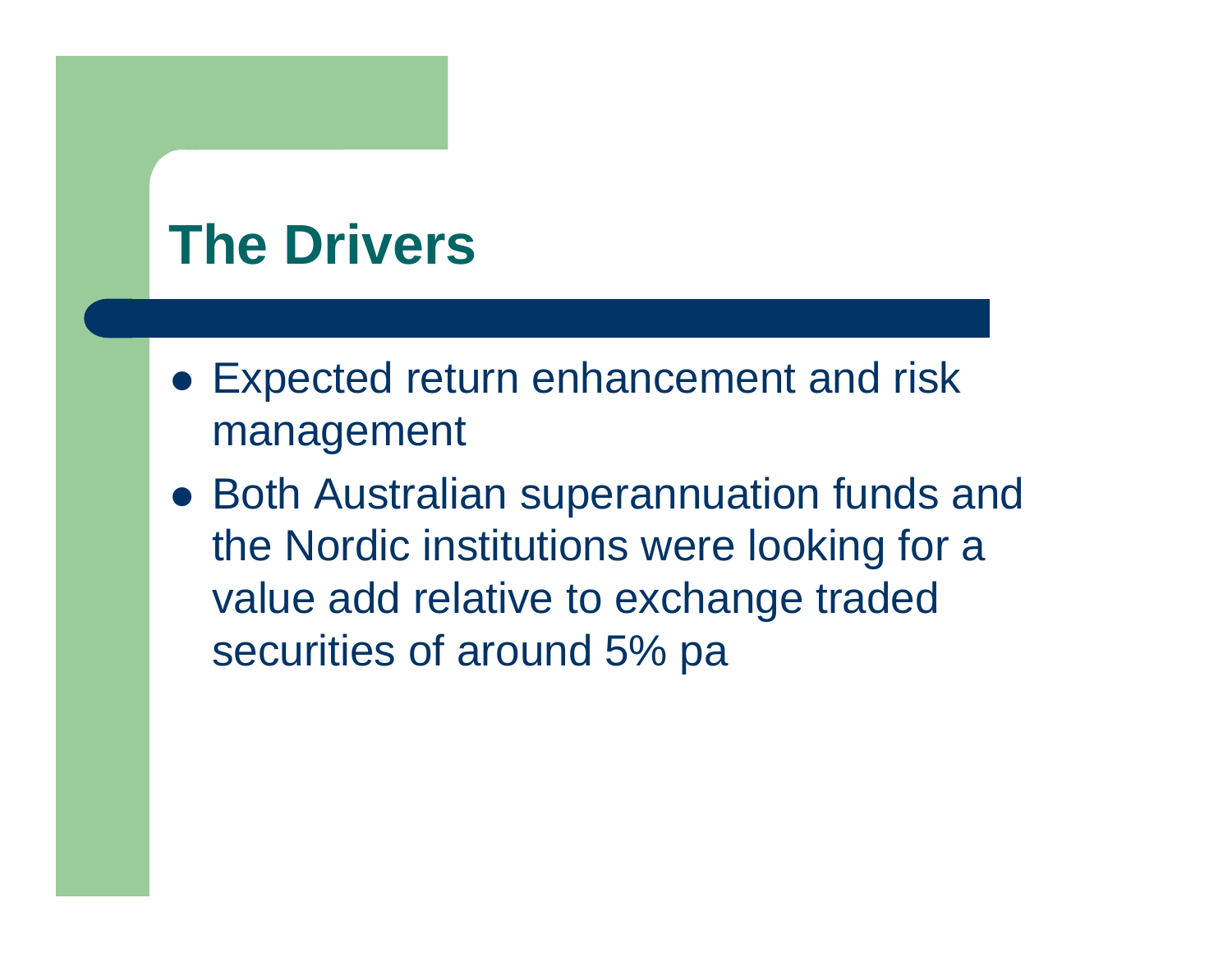### **The Tears??**

- No doubt some high profile disasters will occur
- $\bullet$  Modest value add expectation indicates lower risk appetite
- BUT, we have to watch the supply side and it may be that margins will get squeezed, and some managers will take on the higher risk deals, and that could result in tears (for the members of superannuation funds in particular)